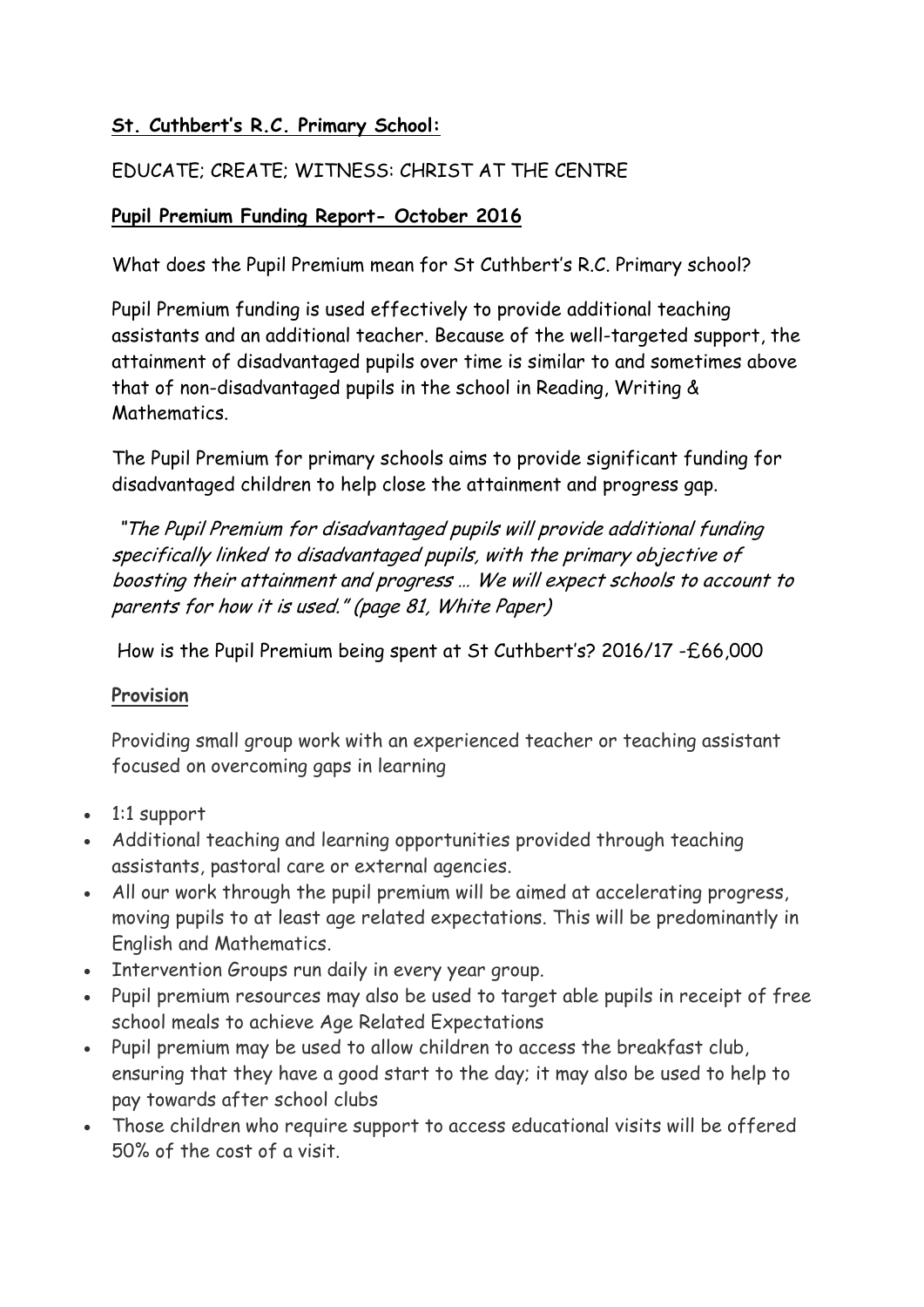Provision of 'Education City' which is an interactive homework platform that pupils can access at home (opportunities for those who do not have access to a PC or Tablet at home are made at school). This allows children to complete homework tasks whilst being supported by the by the interactive software.

#### **Reporting**

The impact of pupil premium will be monitored through tracking and pupil progress meetings. An outline of the provision will be kept for each year group and individual child.

The priority for Pupil Premium is about raising attainment for pupils on FSM and school intends to use the funds in this manner. Additional support may also be available to those who need it for educational visits, breakfast club, music tuition and after school clubs.

| <b>Year Group</b> | No. of         | Achievement in | Additional Resources provided (in        |  |
|-------------------|----------------|----------------|------------------------------------------|--|
|                   | children       | Oct 2016       | addition to those already listed         |  |
|                   |                |                | in the Provision list)                   |  |
| Nursery           | $\mathbf{1}$   | 100% Expected  | Key Person focusing on PSED              |  |
| Rec               | 5              | 60% Expected   | <b>Educational Psychologist Reports</b>  |  |
|                   |                | 40% Exceeding  | <b>SALT</b> recommendations              |  |
|                   |                |                | implemented                              |  |
|                   |                |                | <b>AOT</b> recommendations               |  |
|                   |                |                | implemented                              |  |
| Y1                | 3              | 67% Emerging   | <b>Educational Psychologists Reports</b> |  |
|                   |                | 33% Expected   | <b>AOT</b> recommendations               |  |
|                   |                |                | implemented                              |  |
|                   |                |                | Weekly access to Nurture Group           |  |
|                   |                |                | Daily time in the Sensory room           |  |
| <b>Y2</b>         | $\overline{4}$ | 75% Emerging   | <b>SALT</b> recommendations              |  |
|                   |                | 25% Expected   | implemented                              |  |
|                   |                |                |                                          |  |
| Y3                | $\overline{7}$ | 29% Emerging   | <b>Educational Psychologist Reports</b>  |  |
|                   |                | 29% Expected   | <b>SALT</b> recommendations              |  |
|                   |                | 42% Exceeding  | implemented                              |  |
|                   |                |                | <b>AOT</b> recommendations               |  |
|                   |                |                | implemented                              |  |
| Y4                | 6              | 67% Expected   | <b>Educational Psychologist Reports</b>  |  |
|                   |                | 33% Exceeding  | Occupational Therapy                     |  |

| Pupil Premium Year Group Breakdown 2016-17: |  |
|---------------------------------------------|--|
|---------------------------------------------|--|